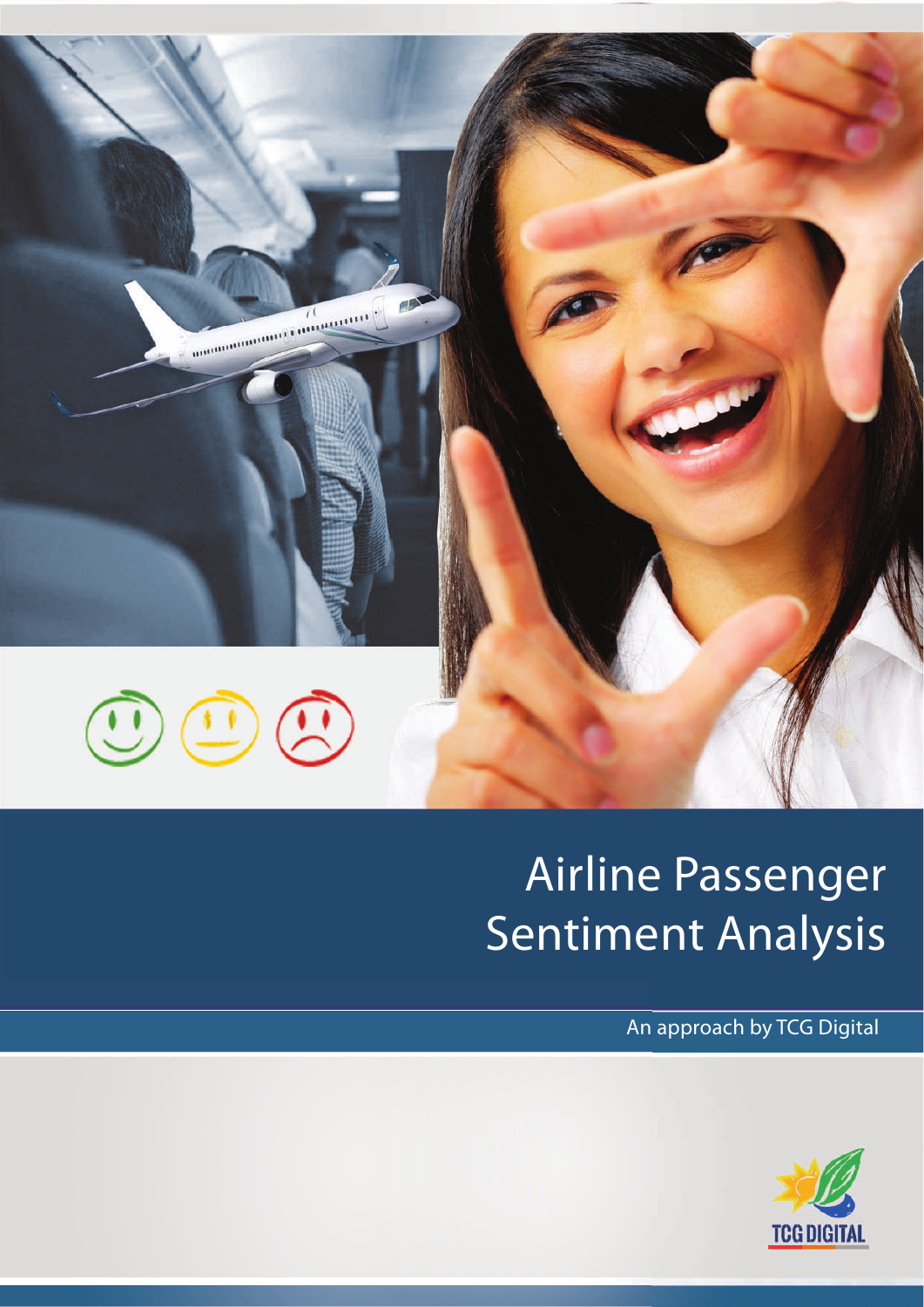



Airline Passenger Sentiment Analysis

 $A$ n important piece of information during any decision making process is what other people think. **A major benefit of social media is that an airline has access to the good and bad things people say about their brand**. It is important for brands to listen to what people say about them online whether it's customers, prospects, industry influencers or the media. Not only do these represent real opportunities to engage with customers, but they're also a great way to feel the pulse of customer satisfaction. So, an airline can think of customers' sentiments as a natural extension of monitoring their perception of their customers. Having access to all social, blog and media references in one central place makes it easier to manage, act quickly, and have the broadest possible view into what people are saying about an Airlines' brand online. Research has shown that 65% of people who visit blogs say that a reference of a particular brand within the blog's content influences their purchasing decisions. Being able to identify those positive and negative references will help Airlines to

define next steps. It's about being able to categorize all these contents based on the perceived tone so you can react accordingly.

However, with the increase in volume of this data from various sources, it becomes harder to keep track on how everyone feels about the brand. For large airlines' with thousands of daily references on social media, news sites and blogs, it's extremely difficult to manage and track these references manually. That's where Sentiment Analysis comes in. It monitors and evaluates Airlines' online references to show how the connected internet world is reacting to Airlines' services, offering etc. in real time.

**Sentiment analysis is the task of identifying positive and negative opinions, emotions, and evaluations and deriving actionable insights. These insights become useful in planning and execution of customer service initiatives, media** 

**relationships etc. The marketing and sales teams can also devise their strategies based on these insights.**

#### Sentiment analysis can be used to

- **EVALUATE:** Evaluate sentiment and monitor changes over time.
- **E** Continuously improve customer experience and competitive positioning.
- $\blacksquare$  Identify feedback sources to define new targets By actively monitoring internal collections (such as call centers and the Web) combined with social networking sites (like Twitter and Facebook), it can be determined where an organization is being spoken about and what is being said about them. It automatically extracts feedback as content is crawled, filtering out the most important concepts so you can identify and pursue promising opportunities.
- Identify how many people know about offerings With this data, an airline can take steps to increase the level of awareness of their products and services
- $\blacksquare$  Feedback on the quality of ancillary services being offered by the airlines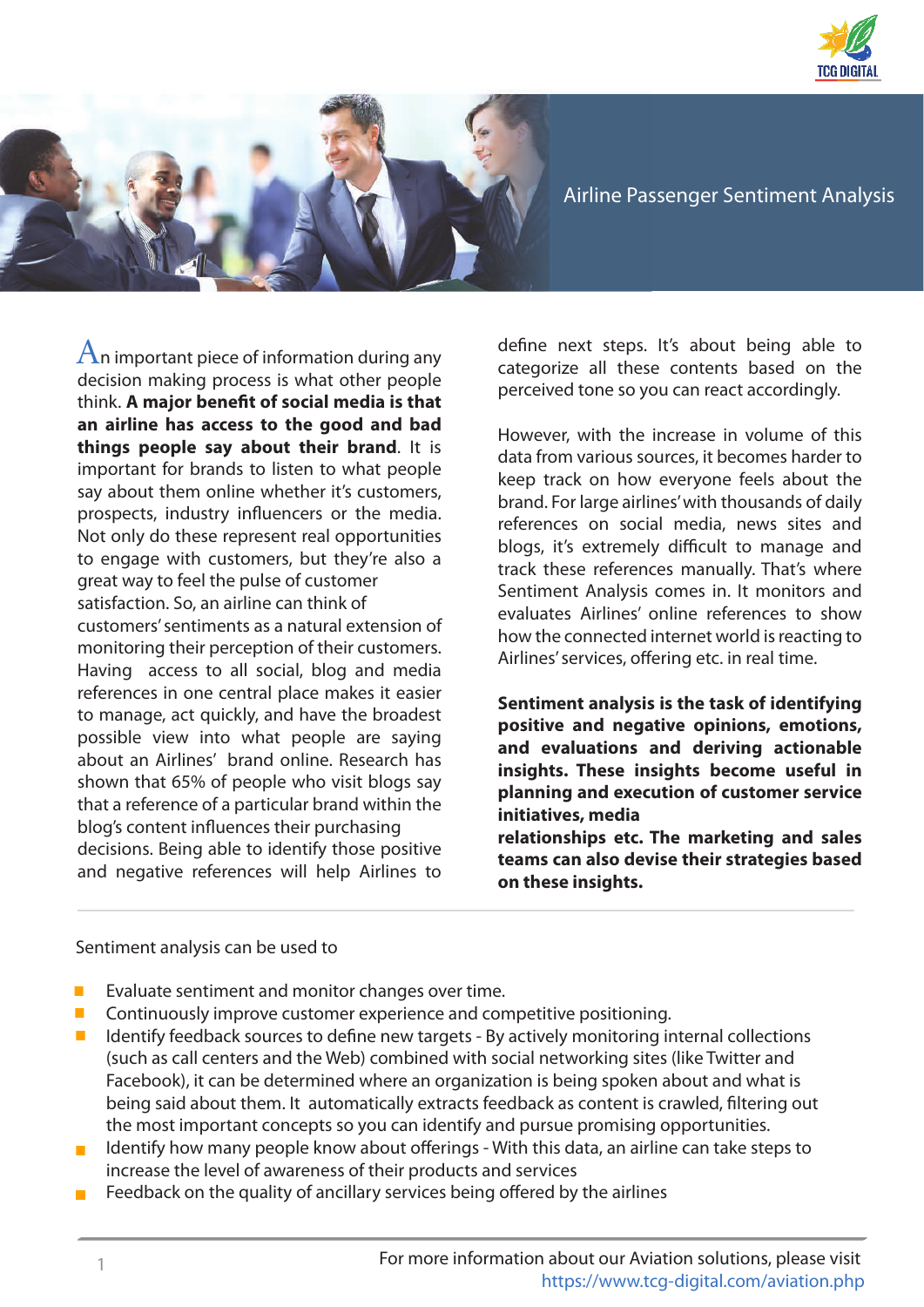

- I Identify volume of subscriptions how many signed up for newsletter, blog, or tweets?
- **Find out increase in rate of awareness through blog posts how many mentioned you to others?**
- I Identify the volume and variety of blog comments how many were engaged in a conversation?
- $\blacksquare$  Calculate data on survey completions how many were willing to answer your questions?
- Calculate number of registrations how many wanted to be a member of your social club (if any)?
- **Provide data on leads how many can be potential customers?**
- $\blacksquare$  Track customer's affinity towards brand and service, so that, based on that analysis, organization can improve service and brand value.
- $\blacksquare$  Track additional revenues being generated because of this initiative

### Passenger Sentiment Areas

| <b>Airline Service Area</b>            | <b>Key Performance Area</b>      | Purpose                                  |
|----------------------------------------|----------------------------------|------------------------------------------|
| <b>Flight Operation</b>                | On Time Performance              | Time management                          |
| <b>In-flight Service</b>               | Child care                       | Provide a hassle free and joyful journey |
|                                        | Crew friendliness /              | To understand customer needs             |
|                                        | Language skills                  | and support them.                        |
|                                        | <b>Seat Comfort</b>              | For a comfortable journey.               |
|                                        | Staff - grooming                 | To address customers' feel good factor   |
|                                        | Cleanliness of cabin             | Provide a healthy environment.           |
|                                        | <b>Cleanliness of toilets</b>    | Provide a hygienic environment.          |
|                                        | Newspapers / Airline             | Customer can stay updated and            |
|                                        | magazines                        | spend quality time.                      |
|                                        | On - Board catering              | Provide quality food based on time       |
|                                        | Provision of Pillow / Blankets   | Provide comfort.                         |
|                                        | etc                              |                                          |
|                                        | <b>Internal AC Temperature</b>   | Provide comfortable environment.         |
|                                        | Control                          |                                          |
| <b>Baggage Service</b>                 | <b>Baggage Handling</b>          | Handle baggage with care.                |
|                                        | <b>Baggage Delivery</b>          | Avoid baggage loss and delay.            |
|                                        | Life security                    | Secure customer's life.                  |
|                                        | <b>Baggage security</b>          | Secure customer's belongings.            |
|                                        | In flight safety                 | Secure from malfunction of in-flight     |
|                                        |                                  | equipment/appliances.                    |
| <b>Back Office</b><br><b>Operation</b> | <b>Online Booking</b>            | Provide hassle free and customer         |
|                                        |                                  | friendly booking.                        |
|                                        | <b>Cancelation Facility</b>      | Provide easy cancelation formalities     |
|                                        |                                  | and quick refund.                        |
|                                        | Call center facility             | Provide 24*7 support facility.           |
|                                        | Over sales                       | Reduce customer harassment,              |
|                                        |                                  | provide quick refund/assistance          |
|                                        |                                  | and support for other options.           |
|                                        | Fares                            | Provide transparency in fare chart.      |
|                                        | Tour package/ Holiday<br>Package | Provide Cost Saving / Zero               |
|                                        |                                  | Headache / Complete Tour /               |
|                                        |                                  | Best Services / Safe Travelling          |
| <b>Others</b>                          | <b>Disability</b>                | Provide proper facilities for the        |
|                                        |                                  | disabled.                                |
|                                        | Discrimination<br>Animals        | <b>Reduce complaints</b>                 |
|                                        |                                  | based on race, national origin,          |
|                                        |                                  | religion, etc.                           |
|                                        |                                  | Reduce complaints about loss,            |
|                                        |                                  | injury, or death of an animal during     |
|                                        |                                  | air transport by an air carrier.         |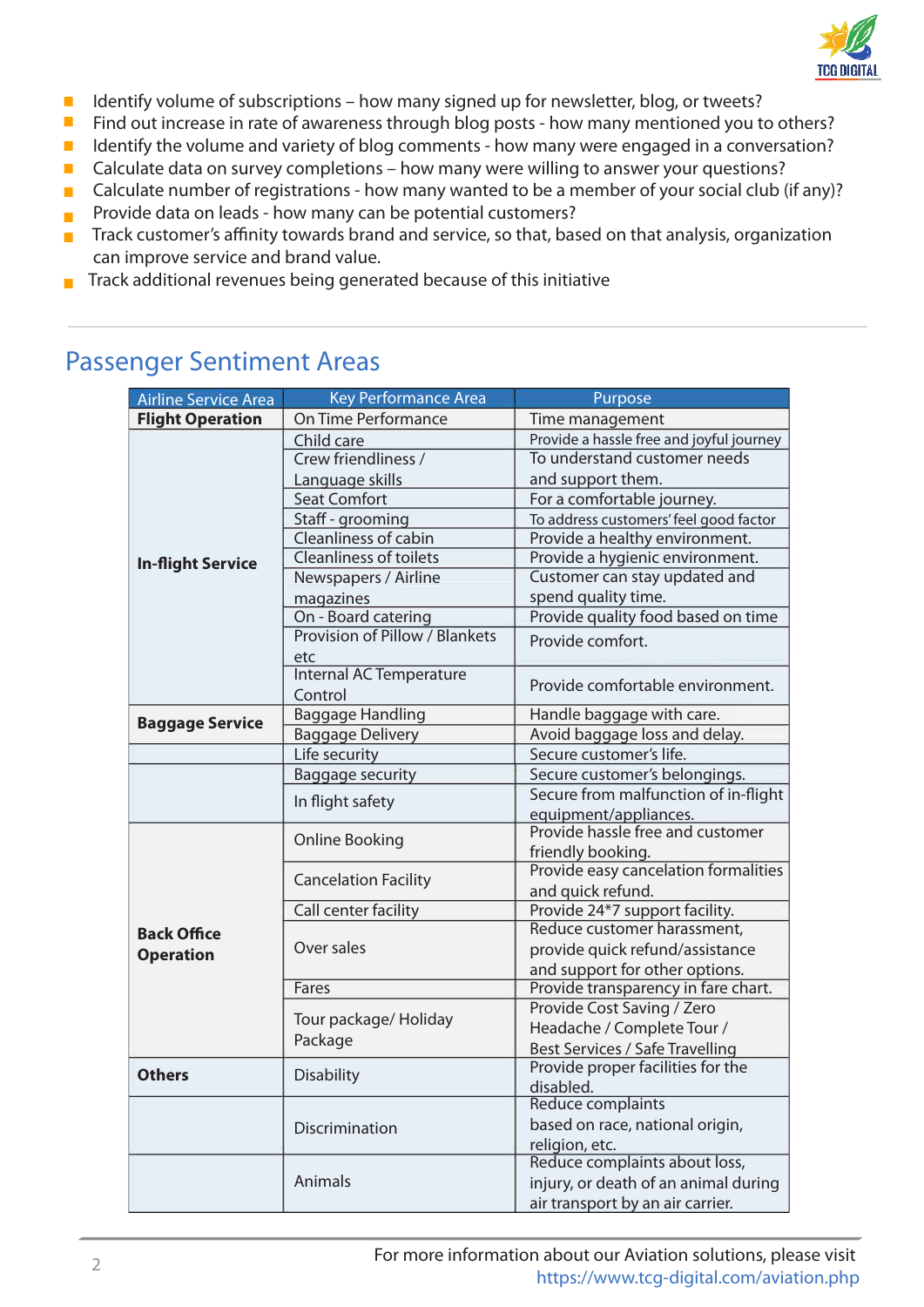

## Passenger Sentiment Areas

#### **Differentiated customer experience in Disruption Management**

Disruption Management is one of the key areas where organizations need to focus on, in order to provide highly differentiated customer experience. The efficient & effective handlings of flight disruption have an immediate & very strong impact on customer's perception of the airline. The followed by an airline during flight disruption has been informing the traveler about the delay & providing some kind of refreshments during his wait period. This is something every airline has been doing, but can an airline create an impact by treating its customers differently?



For more information about our Aviation solutions, please visit https://www.tcg-digital.com/aviation.php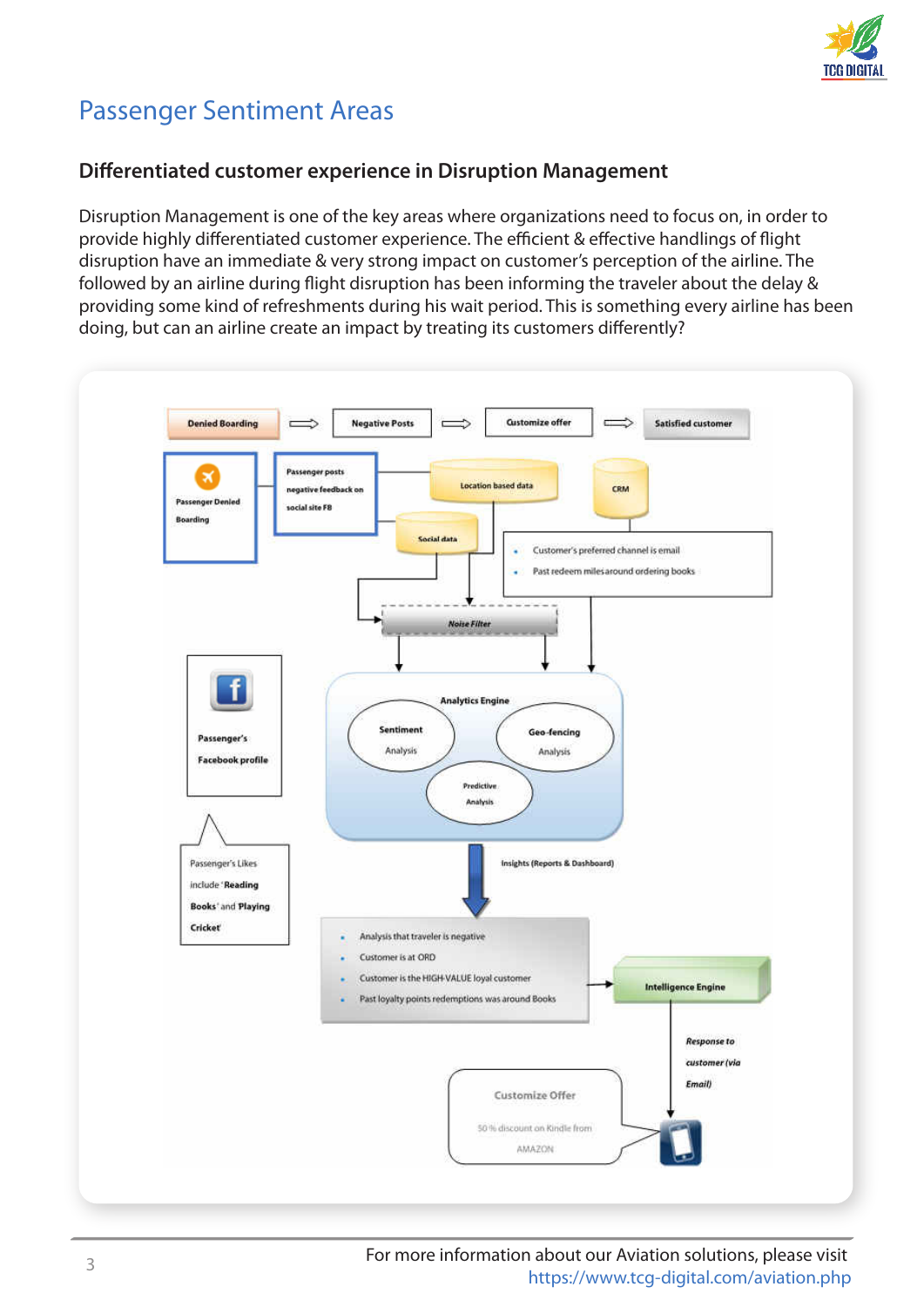

A dissatisfied/frustrated customer is very much likely to share his bad experience on social media which can be detrimental to airline's image. The figure above shows an example of an airline passenger who has been denied boarding & the traveler posts negatively on Facebook.

The airline aiming to change the customer perception about the experience should focus on providing a customized service during that time which would interest the customer & would have a lasting positive impact about the brand.

### **Sample Dashboard of Passengers' Sentiment (positive/neutral/negative, trends, comments)**